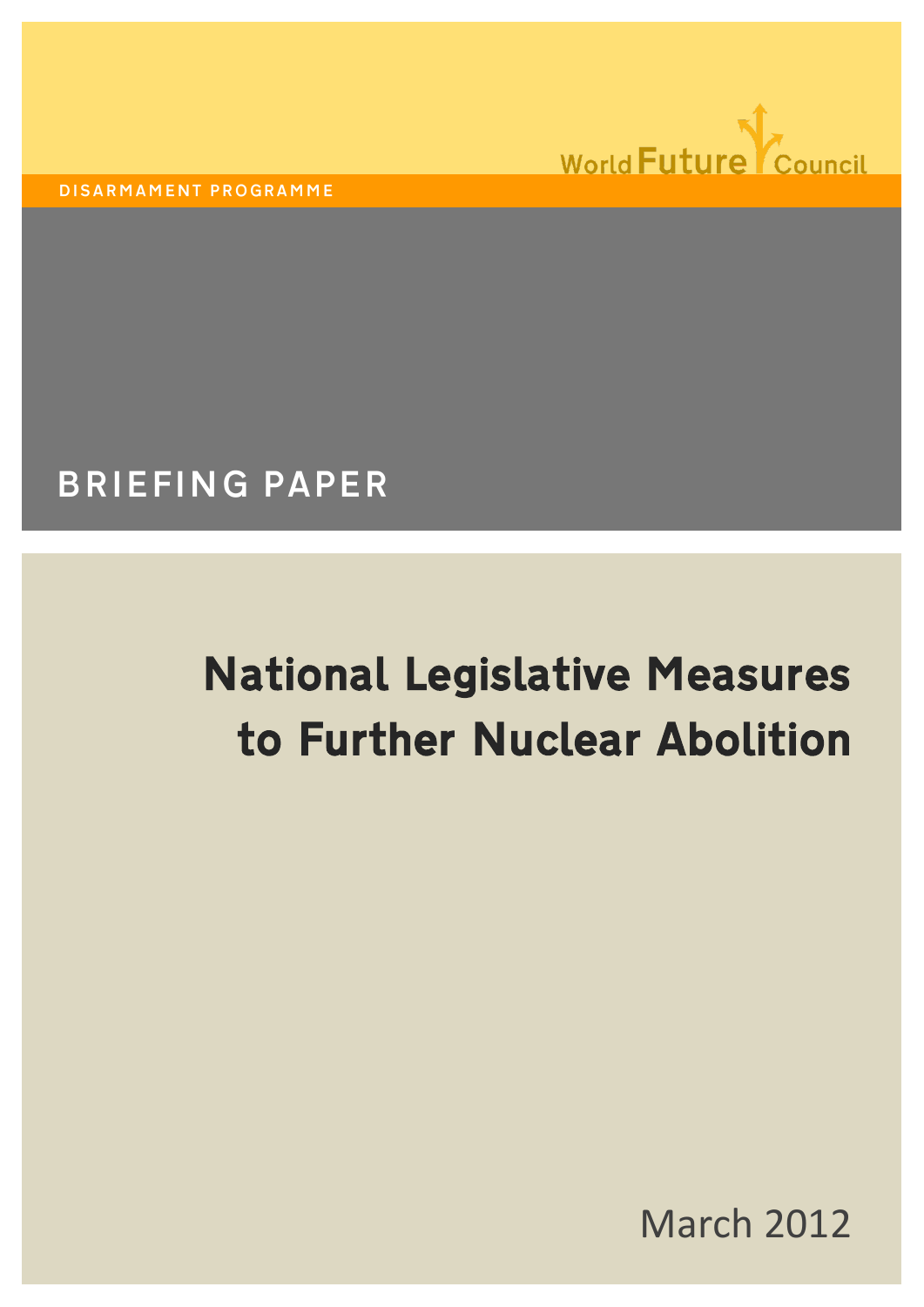# Written for the World Future Council Disarmament Working Group

### **© Rob van Riet/World Future Council**

# Disarmament Working Group

The World Future Council brings the interests of future generations to the centre of policy making. It addresses challenges to our common future and provides decision makers with effective policy solutions.

In November 2009 the World Future Council established the Disarmament Working Group, which unites experts from around the world and brings to bear on the disarmament work the three core strengths of the WFC: 1) integrated thinking; 2) future orientated, and; 3) policy– focused. Its work programme ranges from spreading best policies in the demilitarization and disarmament domain to studying the linkages between nuclear disarmament and issues such as climate change, environmental protection, human rights, development and security.

Coordinator of the Working Group: Rob van Riet

The members of the WFC Disarmament Working Group are:

#### WFC COUNCILLORS

**Dr. David Krieger (Chair)**  President and Founder, Nuclear Age Peace Foundation

**Hafsat Abiola-Costello**  Founder, Kudirat Initiative for Democracy (KIND)

**Prof. Dr. Hans-Peter Dürr**  Nuclear physicist and philosopher

**Dr. Riane Eisler**  President, Centre for Partnership Studies

**Dr. Scilla Elworthy** Founder, Oxford Research Group

**Alexander Likhotal** President & CEO, Green Cross International

**Dr. Rama Mani**  Senior Research Associate, Centre for International Studies (University of Oxford)

**Count Hans-Christof von Sponeck** Former UN Assistant Secretary General; Professor, Marburg University

**Pauline Tangiora**  Maori elder, Rongomaiwahine, Tribe; Earth Charter Commissioner

**Alyn Ware**  Global Coordinator, Parliamentarians for Nuclear Non-proliferation and Disarmament (PNND)

**Judge C.G. Weeramantry**  Former Vice-President, International Court of Justice

#### EXTERNAL ADVISORS

**Reiner Braun**  Executive Director, German International Association of Lawyers Against Nuclear Arms (IALANA

#### **Neshan Gunasekera**

Deputy Director, IALANA South Asia Office; Deputy Director, Weeramantry International Centre for Peace Education and Research (WICPER)

**Holger Güssefeld**  Project Consultant, World Future Council

#### **Prof. Dr. Martin Kalinowski**

Professor for Science and Peace Research, University of Hamburg (Germany); Director, Carl Friedrich von Weizsäcker Center for Science and Peace Research

#### **Vijay Mehta**

Secretary, London Campaign for Nuclear Disarmament (CND); Co-Chairman, World Disarmament Campaign

#### **Prof. Dr. Jürgen Scheffran**

Research Group Climate Change and Security, KlimaCampus, University of Hamburg (Germany)

#### **Jakob von Uexkull**

Founder, World Future Council; Founder, Right Livelihood Award

**Alexandra Wandel**  Director, World Future Council Head Office; Member of the Management Board, World Future Council

**Rick Wayman**  Director of Programs and Operations, Nuclear Age Peace Foundation

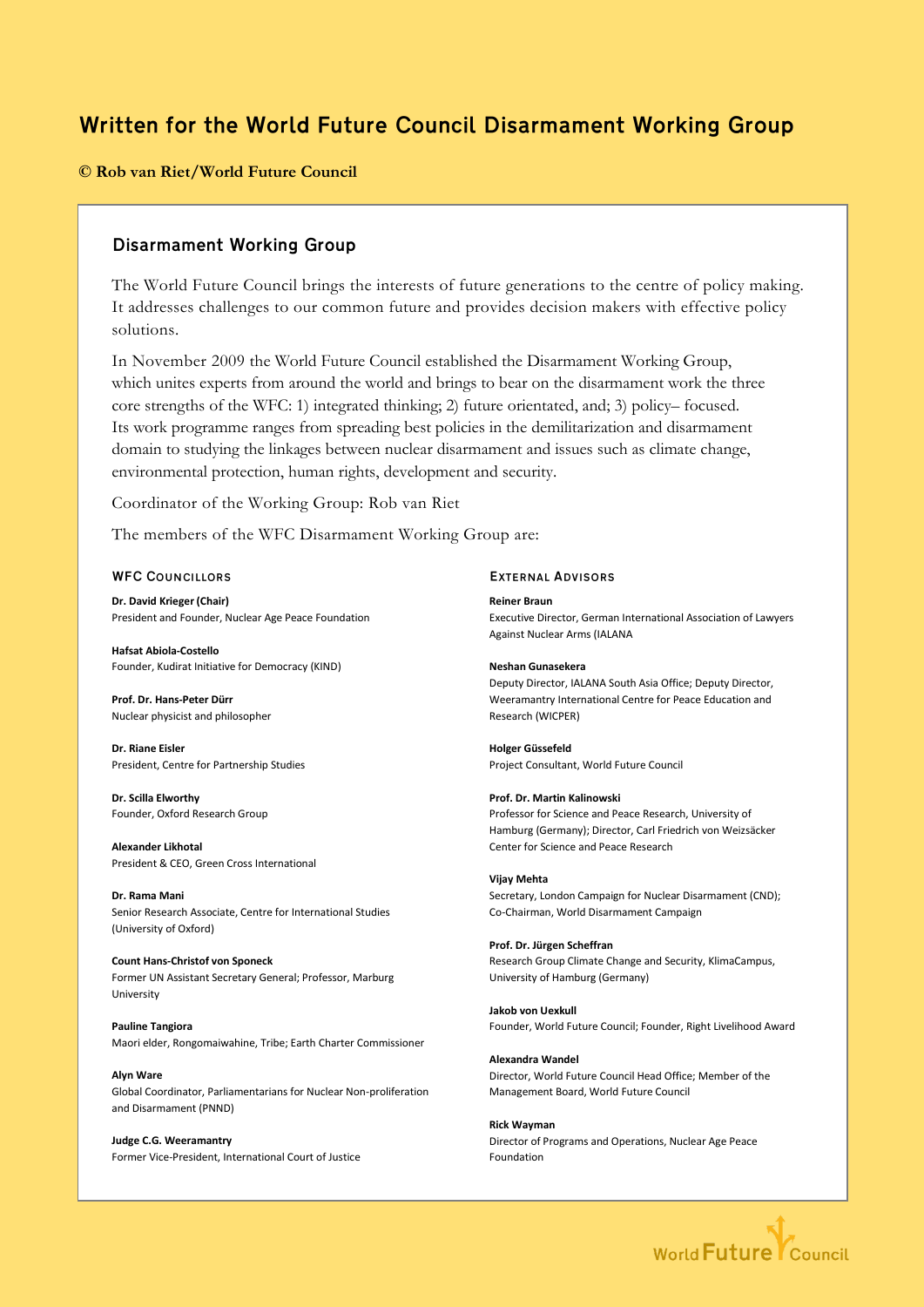# **National Legislative Measures to Further Nuclear Abolition**

*It is a measure of arrogance to assert that a nuclear weapons-free world is impossible when 95% of the nations of the world are already nuclear-free. I think that the vast majority of people on the face of this earth will endorse the proposition that nuclear weapons have no place among us. There is no security in nuclear weapons. It is a fool's game.*

**─ General Lee Butler**, former head of US Strategic Nuclear Forces, 1991–1994

*Our nuclear free status is a statement of our belief that we and our fellow human beings can build the institutions which will one day allow us all to renounce the weapons of mass destruction. We are a small country and what we can do is limited. But in this as in every other great issue, we have to start somewhere.*

**─ David Lange**, former Prime Minister of New Zealand, 1984-1989

# **INTRODUCTION**

Policies offering solutions to tackle the global challenges we face often already exist. The World Future Council (WFC) raises global awareness for these solutions and serves policymakers by assisting them in adapting such policies to their national political frameworks, helping spread best policies and exposing and working to overcome policies which endanger current and future generations.

WFC Councillors and Advisors from all continents ensure an integrated approach and multiply the effectiveness of WFC initiatives. The experiences and varied background of the WFC secretariat provide a high leverage factor, delivering concrete results and 'value for money.' Its independence means that policymakers worldwide welcome the WFC not as lobbyists but as trusted advisors.

The WFC is already working successfully to bring about positive change through legislation in a number of fields, including renewable energy, environmental preservation, food security and future justice.

In November 2009 the World Future Council established the Disarmament Working Group, which unites experts from around the world and brings to bear on the disarmament work the three core strengths of the WFC: 1) integrated thinking; 2) that is future orientated; and 3) policy focused. It works to neutralize the existential threat that nuclear weapons pose so that coming generations can enjoy their right to life, liberty and security in person without what US President John F. Kennedy called a "nuclear sword of Damocles"<sup>1</sup> hanging over them.

Currently, the main focus of the Disarmament Programme is on identifying, raising awareness for and spreading policies that further nuclear abolition. This booklet highlights a number of such exemplary domestic legislative measures. It does not seek to offer in-depth policy analysis or provide a policytoolkit. Instead it aims to raise awareness for some visionary policies in the nuclear disarmament domain and intends to inspire legislators in other countries to undertake similar action.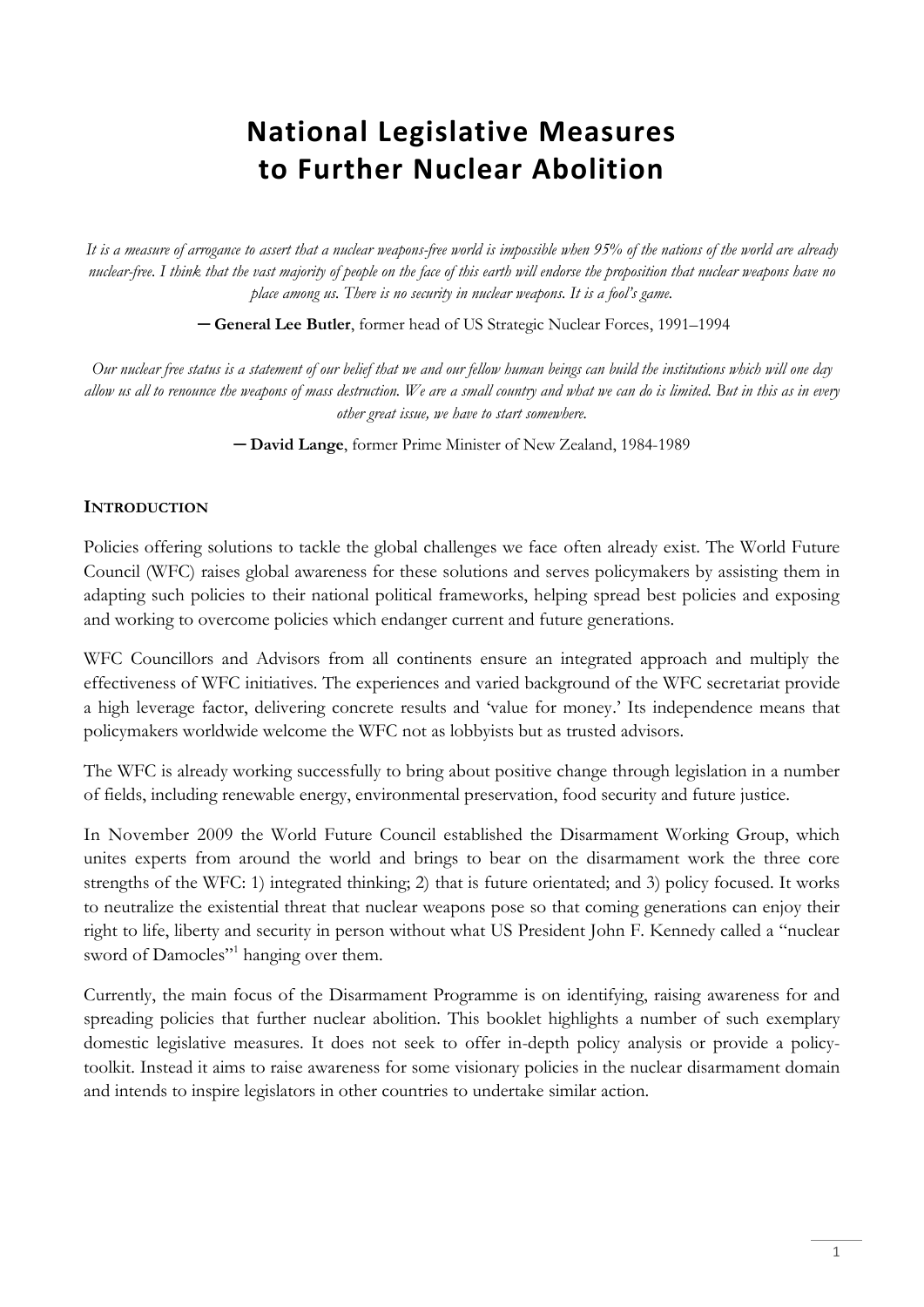# **THE GAP BETWEEN RHETORIC AND ACTION: HOW NATIONAL LEGISLATIVE MEASURES CAN FURTHER UNIVERSAL NUCLEAR DISARMAMENT**

Nuclear weapons and the postures relying on them pose an existential threat to humanity and other complex forms of life and carry unacceptable risks to the livelihoods of current and future generations. Although arsenals have been reduced after the end of the Cold War, more than 20,000 nuclear weapons still remain across the globe with an average explosive yield twenty to thirty times higher than that of the bomb dropped on Hiroshima. Roughly ten percent of these warheads are maintained on hair-trigger alert,<sup>2</sup> keeping humankind on the constant brink of nuclear warfare. The prolongation of this situation increases the probability of these weapons being used by accident, design or miscalculation. Any such use would cause indiscriminate human suffering on an unimaginable scale and cause catastrophic and irreversible damage to the environment.

Achieving a world free of nuclear weapons has been described by former US Secretary of State Sam Nunn as "climbing a mountain, the top of the mountain being zero nuclear weapons."<sup>3</sup> In the last few

*Roughly ten percent of these warheads are maintained on hair-trigger alert, keeping humankind on the constant brink of nuclear warfare. The prolongation of this situation increases the probability of these weapons being used by accident, design or miscalculation.*

years the momentum for achieving that mountain peak has been building, owing to the efforts of UN Secretary-General Ban Ki-moon, US President Barack Obama and other Heads of State, former highlevel officials, elder statesmen and high-ranking military leaders, civil society groups, parliamentarians, mayors, Nobel Peace Prize laureates, and a number of middle power governments.

In 2010 the States Parties to the Treaty on the Non-Proliferation of Nuclear Weapons (NPT) further strengthened this newfound disarmament vigour by including the following provision in the action plan on nuclear disarmament:

*"The Conference calls on all nuclear-weapon states to undertake concrete disarmament efforts and affirms that all States need to make special efforts to establish the necessary framework to achieve and maintain a world without nuclear weapons. The Conference notes the five-point proposal for nuclear disarmament of the Secretary-General of the United Nations, which proposes, inter alia, consideration of negotiations on a nuclear weapons convention or agreement on a framework of separate mutually reinforcing instruments, backed by a strong system of verification."*<sup>4</sup>

In addition, the Conference created an important opening for bringing the "rule of law" to disarmament, as it expressed *"its deep concern at the catastrophic humanitarian consequences of any use of nuclear weapons, and reaffirm[ed] the need for all states at all times to comply with applicable international law, including international humanitarian law."*<sup>5</sup>

Notwithstanding these political and legal commitments to the goal of a nuclear weapon-free world, nuclear abolition has proved to be an elusive objective. The Nuclear Weapon States continue to fail in their disarmament obligations and vertical and horizontal nuclear proliferation persists. As recently noted by Dr. Randy Rydell of the UN Office for Disarmament Affairs, there are no concrete plans to achieve nuclear disarmament, nor are there national disarmament agencies or legislation to implement this goal in countries that possess nuclear weapons. Meanwhile, long-term plans are underway to modernize or improve nuclear warheads or their delivery systems in all such countries.<sup>6</sup>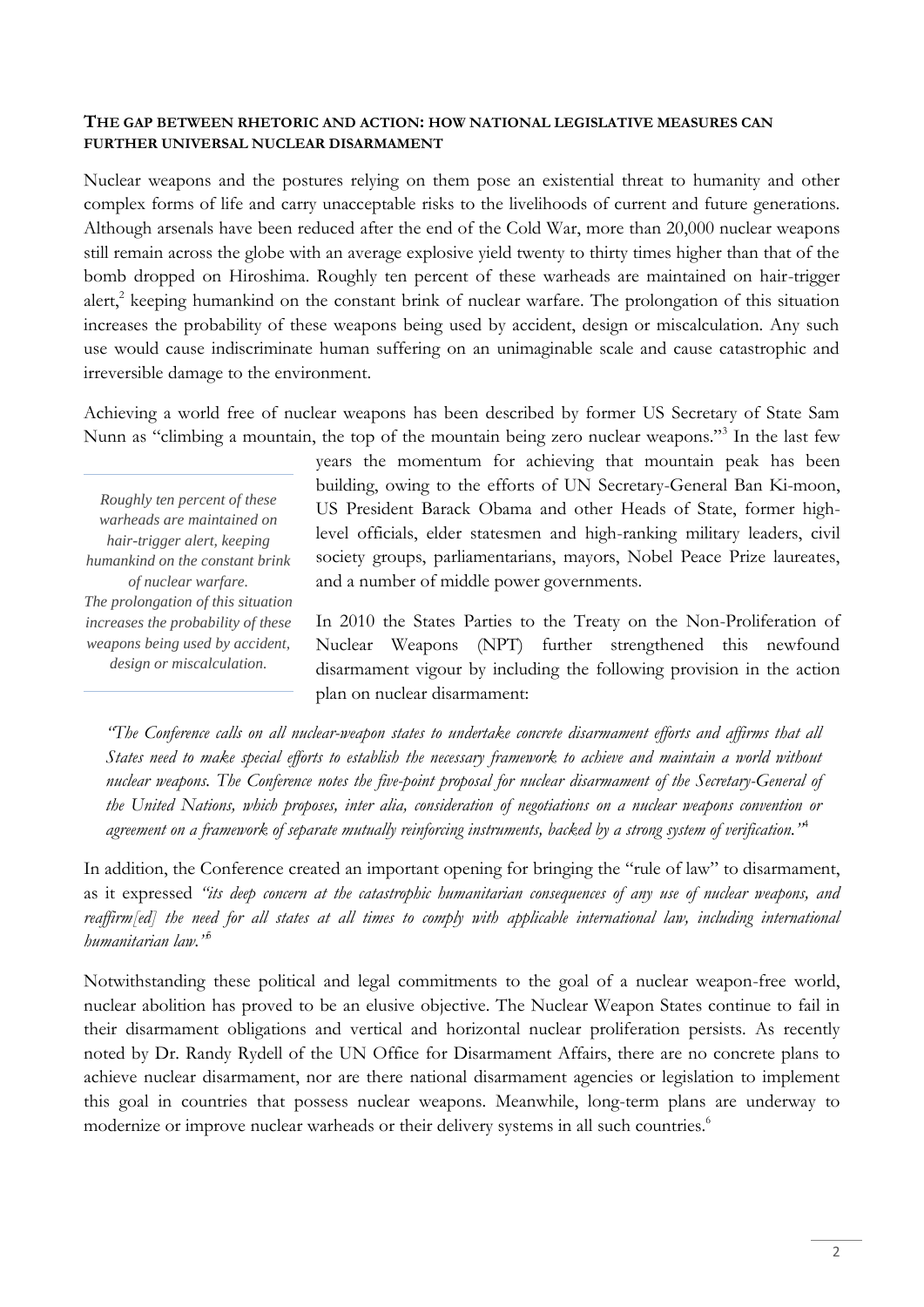Article VI of the 1968 Treaty on the Non-Proliferation of Nuclear Weapons affirms that all States Parties should undertake *"to pursue negotiations in good faith on effective measures relating to cessation of the nuclear arms race at an early date and to nuclear disarmament, and on a Treaty on general and complete disarmament under strict*  and effective international control.<sup>37</sup> In its landmark *Advisory Opinion on the Legality of the Threat or Use of Nuclear Weapons*, the International Court of Justice (ICJ) clarified this article, stating that "*there exists an obligation to pursue in good faith and bring to a conclusion negotiations leading to nuclear disarmament in all its aspects under strict and effective international control."* 8

Although the Nuclear Weapon States should continuously be reminded of their disarmament obligations, they should not be waited on to initiate a process leading to the enactment of a universal, verifiable, irreversible and enforceable legal ban on nuclear weapons. The Final Document of the 2010 NPT Review Conference affirms this by holding that "*all States need to make special efforts to establish the necessary framework to achieve and maintain a world without nuclear weapons."*<sup>9</sup> Similarly, the NPT places the disarmament obligation with *"Each of the Parties to the Treaty,"* <sup>10</sup> a sentiment echoed by the ICJ: *"Indeed, any realistic search for general and complete disarmament, especially nuclear disarmament, necessitates the cooperation of all States."*<sup>11</sup> It is in this context that the value of national nuclear-free legislation becomes apparent.



*Presentation by Rob van Riet on exemplary disarmament policies at a parliamentary roundtable hosted by the Permanent Mission of Germany to the UN, 24 October 2011, New York (l-r: Rob van Riet, Christer Winbäck MP)*

To return to Nunn's mountaineering analogy, there is not one route but several mutually reinforcing climbing routes and techniques leading to the nuclear-free top. Some will inevitably prove to be dead ends, while others might only take us up so far. One particularly effective effort in ascending the antinuclear mountain is for states to adopt national legislative measures to prohibit nuclear weapons, for example by banning the stationing, storage or transport of nuclear weapons within their territorial boundaries. Such actions by governments and legislatures act as a powerful counter-force to the inauspicious nuclear postures of a few, contribute to building and conceptualizing the multilateral nuclear prohibition norm, place limitation on nuclear weapons-related activities, and reframe the mindset on how to pursue common security objectives.

Regionally, states have taken legislative steps toward nuclear abolition by entering into multilateral agreements establishing Nuclear Weapon-Free Zones,<sup>12</sup> which now span the entire Southern hemisphere, as well as cover large parts north of the equator. Other countries have drawn up national legislation prohibiting nuclear weapons or have taken other policy action to outlaw these arms. This booklet highlights a number of such exemplary domestic legislative measures. These include the 1987 *New Zealand Nuclear Free Zone, Disarmament, and Arms Control Act*, the 1987 *Nuclear Weapons-Free Provision in the Philippine Constitution*, the 1999 *Constitutional Law in favor of a Nuclear-Free Austria*, the 2000 *Law of Mongolia on its Nuclear-Weapon-Free Status* and the 2004 *Ethical Guidelines for the Norwegian Government Pension Fund*. Furthermore, it examines one example of a legislative initiative currently being undertaken, a proposed bill in the Bangladesh Parliament aimed at establishing the country as a Nuclear Weapon Free Zone.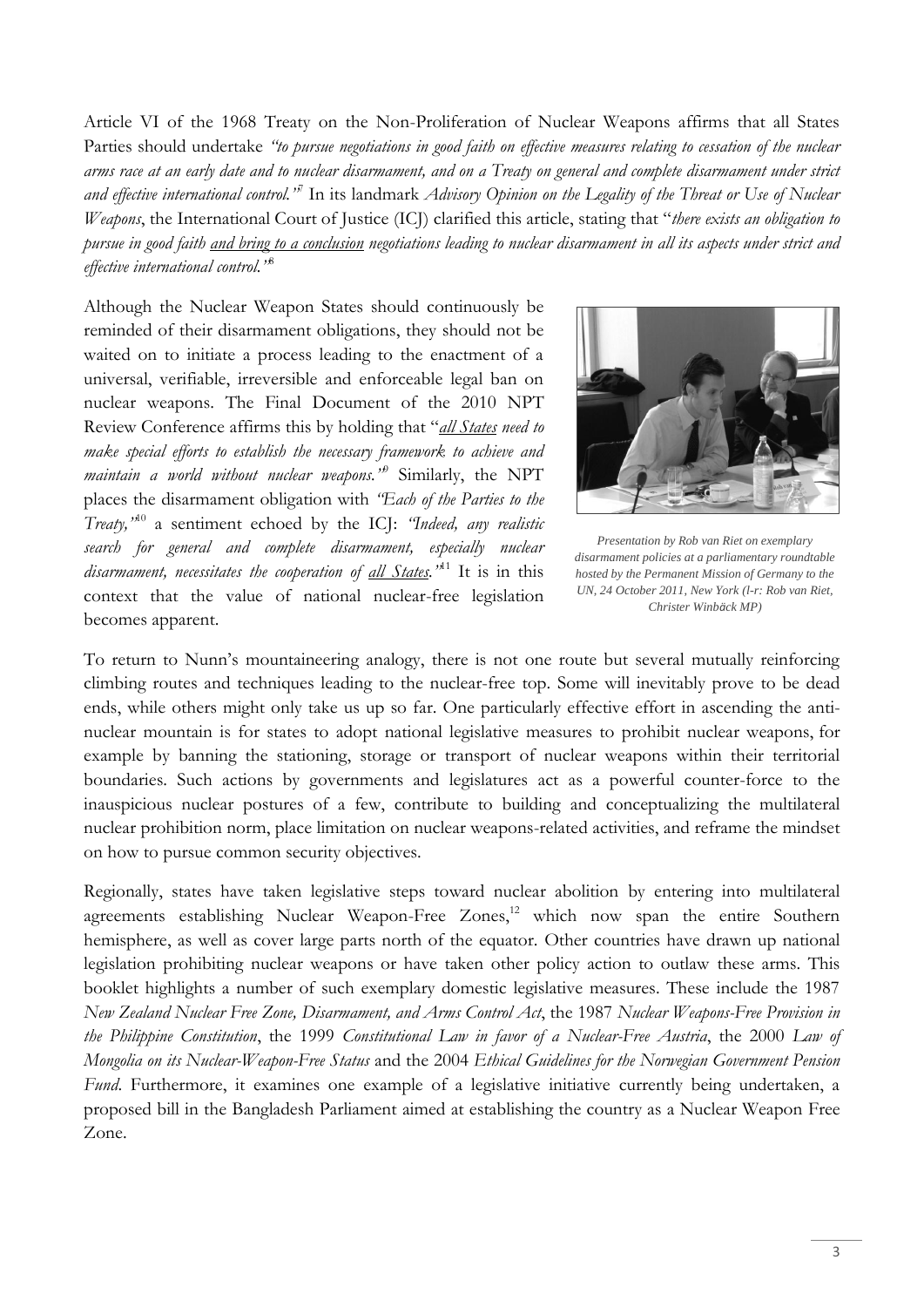Such national legislative measures should not be regarded as alternatives to the global undertaking of creating a framework for the prohibition and elimination of nuclear weapons, but should be assessed as effective complementary measures to achieving that goal.

# NEW ZEALAND NUCLEAR FREE ZONE, DISARMAMENT, AND ARMS CONTROL ACT, 1987<sup>13</sup>

The horrific health and environmental consequences of nuclear testing in the South Pacific, growing concern about the risks of nuclear war, and government plans to develop nuclear energy led to a surge in anti-nuclear sentiment in Aotearoa-New Zealand in the 1970s. Among the campaigns employed by the anti-nuclear movement was the declaration of Nuclear Weapon-Free Zones (NWFZ) in classrooms, work places, towns and cities. By the 1984 general election, over 66 percent of New Zealanders lived in such NWFZs, and the victorious Labour Party, under leadership of David Lange, had adopted an unequivocal policy to ban nuclear weapons from the country's territory and waters. In 1987 the nuclearfree policy was firmly cemented in the *New Zealand Nuclear Free Zone, Arms Control, And Disarmament Act*.

*Among the campaigns employed by the anti-nuclear movement was the declaration of Nuclear Weapon-Free Zones (NWFZ) in classrooms, work places, towns and cities. By the 1984 general election, over 66 percent of New Zealanders lived in such NWFZs.* The Act contains a number of provisions. It prohibits manufacture, acquisition, possession or control over nuclear weapons as well as aiding and abetting any person in doing so, by New Zealand citizens or residents (section 5.1). The legislation also contains an extraterritoriality clause by prohibiting such acts by agents of New Zealand anywhere in the world (section 5.2). In addition, it bans the emplacement or transport of nuclear weapons on land or internal waters, including harbours, in New Zealand (section 6). This provision is not found in any of the regional treaties establishing nuclear weapon-free zones, which only ban stationing of nuclear weapons on their territories. The Act further authorizes the Prime Minister to reject the landing in New

Zealand of foreign military aircraft if there is reason to believe it may be carrying nuclear weapons (section 10) and bars entry into the country's internal waters of any ship whose propulsion is wholly or partly dependent on nuclear power (section 11). Those who contravene or fail to comply with the Act commit a criminal offence against it, punishable by imprisonment (section 14). The Act also established a Public Advisory Committee on Disarmament and Arms Control to advise the Minister of Foreign Affairs and Trade on any disarmament issues it deems important (section 16 & 17), the Chairman of which is the Minister for Disarmament and Arms Control (section 18); a unique position not found in any other country.

New Zealand's nuclear-free legislation is among the strongest existing legal prohibitions against nuclear arms and effectively renounces the nuclear deterrence theory. It goes beyond the country's obligations under the 1985 *South Pacific Nuclear Free Zone Treaty* (Treaty of Rarotonga), which permits port visits of nuclear ships. However, it still has significant limitations. It does not ban the entrance of nuclear weapons into New Zealand's territorial waters (12-mile extension from land) or Exclusive Economic Zone (EEZ) (200-mile extension). There have been calls and initiatives to further strengthen and extend New Zealand's nuclear-free policy. In 2000, the Greens Party introduced a bill aimed at extending the legislation to prohibit the transit of nuclear-armed or propelled warships, as well as transport of nuclear waste through the 200-mile EEZ. This was not unprecedented, as the 1995 *Treaty on the Southeast Asia Nuclear Weapon-Free Zone* (Bangkok Treaty) includes a prohibition of threat or use of nuclear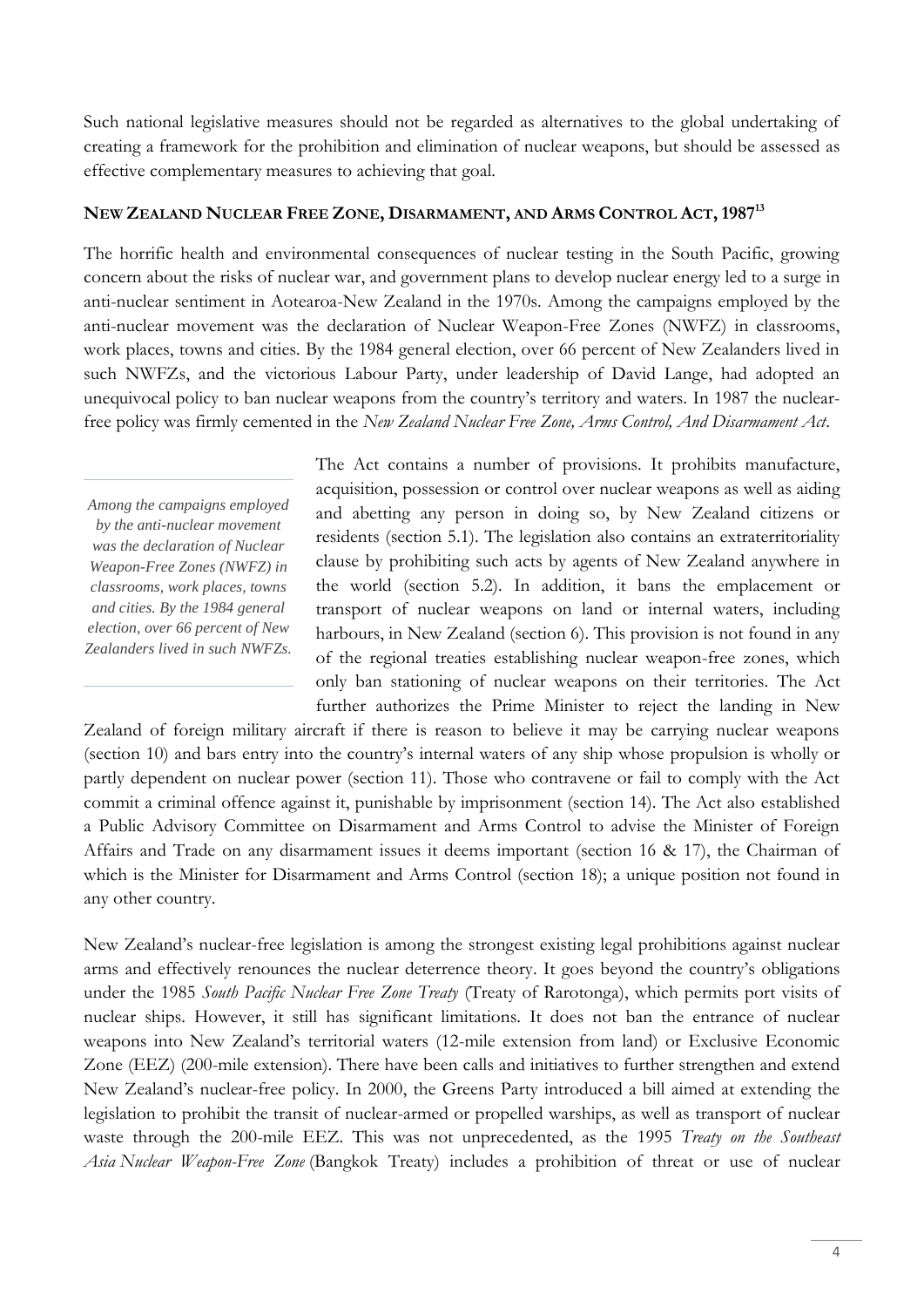weapons within signatory states' EEZs.<sup>14</sup> However, the New Zealand Government held that such an extension would be unenforceable, as well as in breach of the *UN Convention on the Law of the Sea* (UNCLOS). In his testimony to the New Zealand Select Committee on Foreign Affairs, Defence and Trade, Judge Christopher Weeramantry, former Vice-President of the International Court of Justice, disputed both claims. Regarding the perceived enforceability difficulties, Judge Weeramantry drew on his experience with implementation of the ICJ's decisions, noting that norms are generally complied with, even in the absence of effective enforcement mechanisms. As for the legality of such an EEZ-extension under UNCLOS, he held that nuclear weapon-armed submarines could be banned from the EEZ as they would constitute a threat of use of nuclear weapons, which the ICJ's 1996 Advisory Opinion had found generally illegal under international law.<sup>15</sup> These arguments were unfortunately to no avail and the bill was defeated in its second reading in Parliament.

Although New Zealand's nuclear-free legislation came under severe pressure from its Western allies – particularly the United States, United Kingdom and Australia– and led to significant diplomatic ostracism, successive governments have been steadfast in maintaining the policy and keeping it a cornerstone of the country's identity. A shift in the US attitude towards the anti-nuclear legislation has taken place under the Obama administration. In November 2010, during the signing of an agreement to forge stronger strategic ties between the two countries, US Secretary of State Hilary Clinton commended New Zealand's leading role on nuclear non-proliferation, effectively ending the 25-year nuclear row.<sup>16</sup> As long-time Aotearoa peace educator and nuclear abolition advocate Alyn Ware has noted, now that the US has done a u-turn and is commending New Zealand's nuclear-free policy as being consistent with President Obama's vision for a nuclear weapons-free world, it opens the door for other US allies to consider the same, with the understanding that such moves would now not face the intense opposition from the US which New Zealand endured, but could instead be welcomed.

# **SINGLE STATE NUCLEAR WEAPON-FREE ZONES**

Although not as far-reaching as New Zealand, other countries have implemented legislation prohibiting nuclear weapons, and in one case even nuclear energy.

**MONGOLIA |** Mongolia's anti-nuclear stance came largely from the fear of being caught in the middle of a conflict between its nuclear neighbours, China and the former Soviet Union, which had an increasingly tense and confrontational relationship in the 1960s and 70s. Nuclear testing by the two countries near Mongolia's territory further heightened anxieties about the dangers of nuclear weapons.

In September 1992, the same year the last Russian troops left Mongolia, Mongolian President Punsalmaagin Ochirbat announced at the 47<sup>th</sup> session of the UN General Assembly that Mongolia's territory would be a nuclear weapon-free zone and that the country would work to have its status internationally recognized.<sup>17</sup> A 1974 comprehensive study on nuclear weapon-free zones, as mandated by UN General Assembly Resolution 3261 F, created the possibility for such unilateral action as it proclaims that *"obligations relating to the establishment of nuclear-weapon-free zones may be assumed not only by groups of states, including entire continents or large geographical regions, but also by small groups of States and even individual countries."* 18

Following constructive multilateral diplomacy, notably with its neighbours, and practical work through the United Nations,<sup>19</sup> Mongolia cemented its policy into law in 2000 when the State Great Khural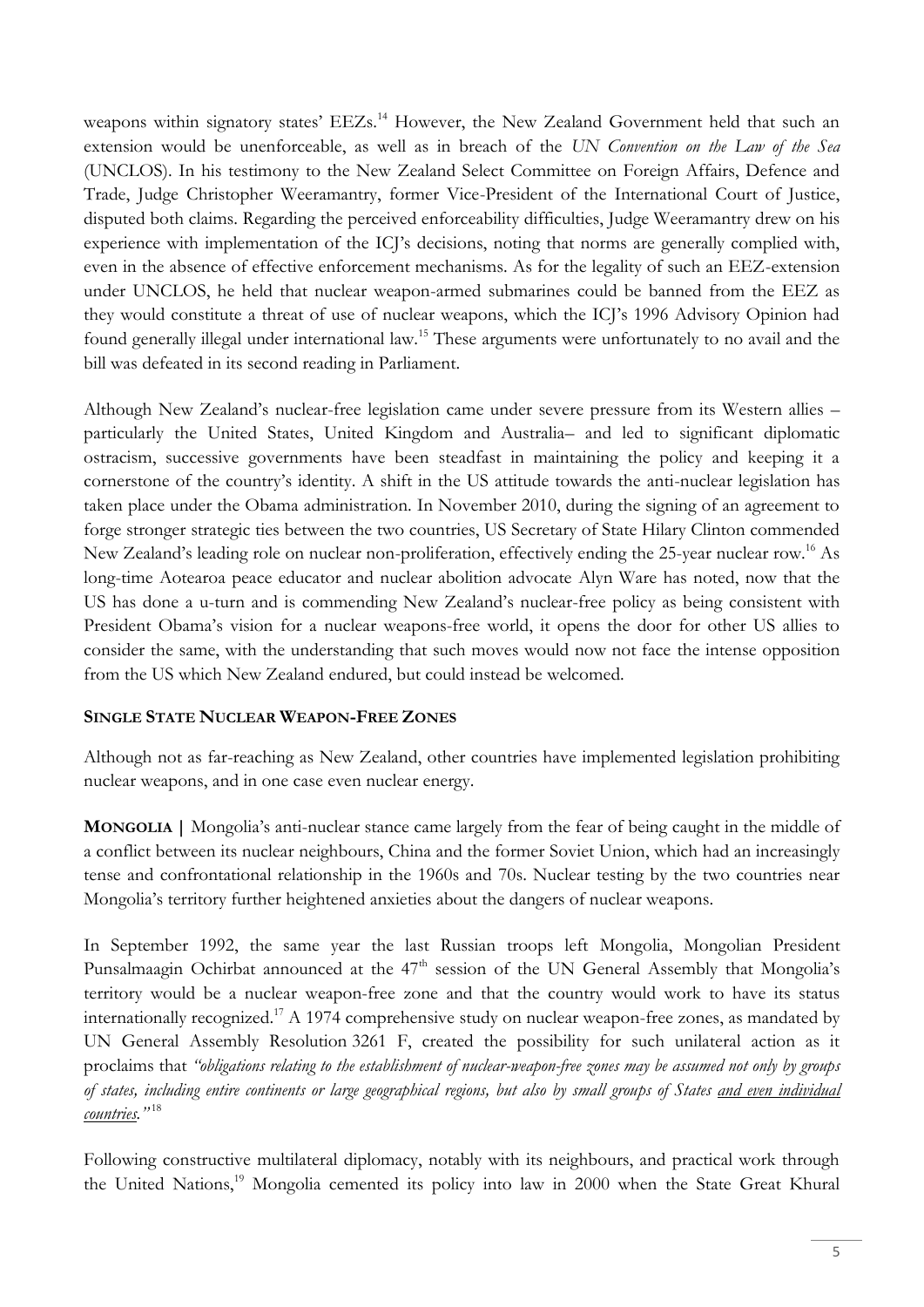(national parliament) adopted the *Law of Mongolia on its nuclear-weapon-free status*, which entered into force that same day.<sup>20</sup>

The Law prohibits individuals, legal persons, or any foreign state on Mongolian territory from developing, manufacturing or otherwise acquiring, possessing, or having control over nuclear weapons (Section 4.1.1); stationing or transporting nuclear arms by any means (Section 4.1.2); testing or using nuclear weapons (Section 4.1.3); or dumping or disposing nuclear weapons grade radioactive material or nuclear waste. It further bans transportation of nuclear weapons, parts or components thereof, as well as nuclear waste or any other nuclear material designed or produced for weapons purposes through the

*Mongolia's declaration of a single state nuclear weapon-free zone and subsequent work to gain international recognition of that status also provides an interesting example of how a nation was able to move out of the shadows of its behemoth nuclear armed neighbours and forge a new independent identity as a responsible stakeholder, while addressing some of its key security concerns and shoring up the global nuclear non-proliferation and disarmament regime.*

territory of Mongolia (Section 4.2). The Law covers the territory of Mongolia in its entirety, including its air space, land, waters, and subsoil (Section 1). It does not prohibit the peaceful use of nuclear energy (Section 5). Among other verification measures, the legislation gives the Mongolian government the right to gather information, stop, detain, and search any suspected aircraft, train, vehicle, individual, or group of persons (Section 6.2). In addition, nongovernmental organizations or individuals may exercise public oversight of the implementation of the legislation and submit proposals thereon to the relevant state authority (Section 6.4). An individual or legal person that violates the law shall be held liable in accordance with the Criminal Code and shall pay compensation for the damage caused to the interest of Mongolia as well as to the population, the environment and the properties, in accordance with the relevant legislation of Mongolia or in conformity with the appropriate international treaty, the principles and norms of international law (Section 8.3).

The Mongolian initiative remains unique and innovative with respect to the theory of Nuclear Weapon-Free Zones established under the auspices of the UN, in that it is not comprised of a group of countries covering a specific geographic area but rather one state declaring its sovereign territory free of nuclear arms. Furthermore, its legislation obliges Mongolia's National Security Council to coordinate the international institutionalisation of its nuclear weapon-free status. To this end, Mongolia has worked multilaterally and bilaterally to secure negative security assurances<sup>21</sup> from Nuclear Weapon States. Mongolia's declaration of a single state nuclear weapon-free zone and subsequent work to gain international recognition of that status also provides an interesting example of how a nation was able to move out of the shadows of its behemoth nuclear armed neighbours and forge a new independent identity as a responsible stakeholder, while addressing some of its key security concerns and shoring up the global nuclear non-proliferation and disarmament regime. Mongolia's novel solution could be an inspiration to states in similar geopolitical circumstances and faced with comparable security issues.

**AUSTRIA |** A referendum on 5 November 1978 led to the prohibition by law of the use of nuclear fission power for electricity production in Austria. Although the country has imported nuclear power, the Austrian government recently announced it will cease imports of nuclear energy by 2015 (legislation expected later this year) and will instead increase investment in hydropower and expand its renewable energy resources to cover the 6% shortfall that the ban will leave.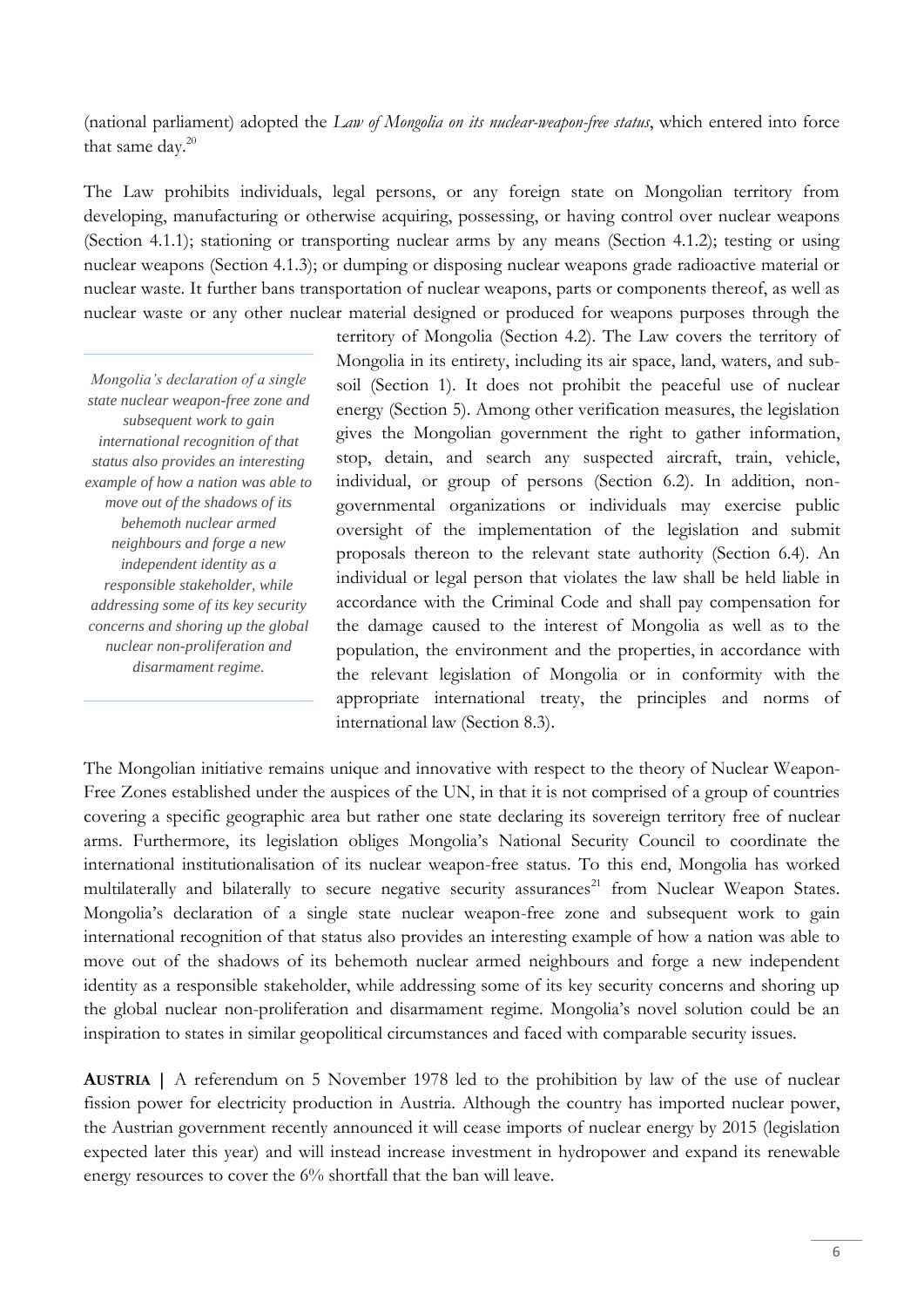In July 1999 the Austrian Parliament passed the *Constitutional Law in favor of a Nuclear-Free Austria*, which prohibits the testing, production, storage, or transport of nuclear weapons within Austrian territory (Section 1). Transport, as defined by this law, includes fissile material, unless it is for the purpose of exclusively peaceful use (Section 3). In addition, the Constitutional Amendment reaffirms the ban on constructing or operating nuclear power plants in Austria (Section 2). Moreover, the law includes a provision which guarantees that damages which are caused by a nuclear accident in Austria should be compensated appropriately, and that this right to compensation could be enforced versus foreign natural and legal persons who have caused the damage (Section 4).

**PHILIPPINES** | In 1987 the Philippines amended its constitution to affirm that the country adopts and pursues a policy of freedom from nuclear weapons in its territory (Article II, Section 8 of the 1987 Philippine Constitution). This constitutional policy means that the government may not store or allow anyone to store nuclear weapons inside the national territory, and nuclear armed aircraft and vessels may not be allowed to enter.

As with previously discussed nuclear-free legislation, the Philippines' policy proved an effective tool in the country's work to build and affirm an independent identity. It preceded the government's decision in 1992 to end the Military Bases Agreement with the US, which for decades had been the focal point of the Philippines' struggle against unchecked US (military) influence in the region.

# **ETHICAL GUIDELINES FOR THE NORWEGIAN GOVERNMENT PENSION FUND, 2004<sup>22</sup>**

The *Norwegian Government Pension Fund – Global* (formerly known as the *Government Petroleum Fund*) is the world's second largest sovereign wealth fund and the repository of the Norwegian peoples' excess oil and natural gas wealth. With a sharp increase in the Fund's value in the 1990s came a public debate on whether its investment and management should be governed by ethical principles. In 1999 it was brought to light that the Fund was invested in a Singaporean company (Singapore Technologies Engineering) manufacturing anti-personnel mines, even though Norway had been a key player in achieving the 1997 *Mine Ban Convention*, which prohibits the use, development, stockpiling, production and transfer of anti-personnel mines, and was a party to the Convention.

To address concerns about this apparent contradiction, the Norwegian Government established an Advisory Commission on International Law for the Fund in 2001.<sup>23</sup> Its mandate was to determine whether investments by the Fund could constitute a breach of Norway's commitments under international law. The Commission recommended the Ministry of Finance to exclude the Singaporean company from the Fund's investment universe (all companies worldwide it could invest in), as any investment in such a company could constitute a violation of Article 1 (c) of the Mine Ban Convention, which prohibits assisting, encouraging or inducing, in any way, anyone to engage in the Convention's prohibited activities.<sup>24</sup> This led to a wider debate on whether investments should be scrutinized on ethical grounds, instead of just legal, and how such considerations could be codified into guidelines.

In 2002, a governmental committee (the Graver Committee) was established and tasked with proposing ethical guidelines for the Fund. The Committee's report led to the adoption of the Ethical Guidelines for the Fund in November 2004. In addition, a Council on Ethics for the Fund was established.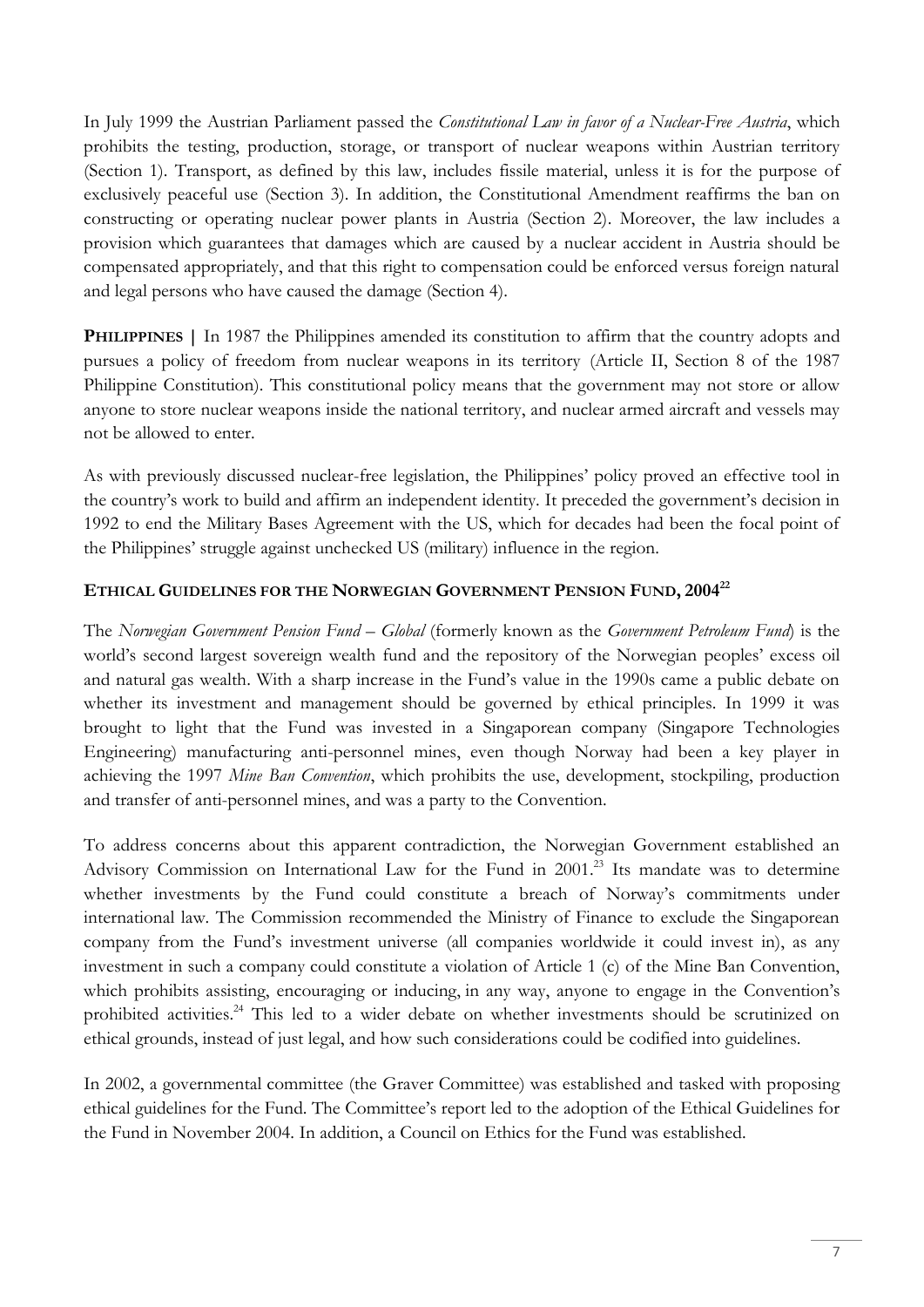At the core of the Ethical Guidelines lies the belief that the Fund should not make investments which constitute an unacceptable risk that the Fund may contribute to unethical acts or omissions, such as violations of fundamental humanitarian principles, serious violations of human rights, gross corruption or severe environmental damages.<sup>25</sup> The Guidelines' criteria prohibit investment in companies which themselves or through entities they control produce weapons that violate fundamental humanitarian principles through their normal use,<sup>26</sup> produce tobacco or sell weapons or military material to Burma (Section 2.1). Furthermore, the Ministry of Finance may, on the advice of the Council on Ethics, exclude companies from the Fund if there is an unacceptable risk that the company contributes to or is responsible for: a) serious or systemic human rights violations, b) serious violations of individuals' rights in war or conflict, c) severe environmental damage, d) gross corruption, or e) other particularly serious violations of fundamental ethical norms (Section 2.3). The Ministry of Finance makes the final decision regarding exclusion of companies according to these criteria, based on the recommendation from the Council on Ethics (Section 2.2). All of the Council's recommendations –regardless of whether the Ministry follows their advice– must be published (Section 5.7). Furthermore, the Ministry of Finance publishes a list of companies that have been excluded from the Fund or put under observation (Section 8).

*Although other countries have adopted similar divestment policies, Norway's scheme is unique, due to its inclusion of divestment from companies involved in "the development and production of key components for nuclear weapons."*

Although other countries have adopted similar divestment policies, $2^7$ Norway's scheme is unique, due to its inclusion of divestment from companies involved in *"the development and production of key components for nuclear weapons."*<sup>28</sup> Section 2.1 of the Guidelines states that the Fund shall not be invested in companies that produce weapons that "*violate fundamental humanitarian principles through their normal use."* As Norway was a State Party to the conventions banning chemical weapons, biological weapons and anti-personnel mines, it was a relatively straightforward assumption by both the Advisory Commission on International Law and the Graver Committee to ban the Fund's investment in companies

that produce these types of weapons. However, the Graver Committee, supported by the Parliament, considered that nuclear weapons and cluster munitions, though not clearly prohibited under international law (at the time, the *Convention on Cluster Munitions* had not yet been adopted), might be considered to violate fundamental humanitarian principles, and should thus also fall under the Fund's divestment scope. As such, the preparatory work of the Guidelines lays down an exhaustive list of weapons that were considered to violate humanitarian principles. These are: chemical and biological weapons, blinding laser weapons, munitions with fragments not detectable by X-ray, incendiary weapons as referred to in the UN Convention on Certain Conventional Weapons, anti-personnel mines, cluster weapons and nuclear weapons.

The Graver Committee's conclusion that the Fund should not invest in companies that *"develop and produce key components to nuclear weapons"* has been interpreted by the Council as encompassing more than just the actual production of nuclear warheads. The exclusion criterion includes delivery mechanisms, such as missiles carrying the warhead (intercontinental ballistic missiles), certain forms of testing as well as maintenance of nuclear weapons. Furthermore, looking at possible future nuclear weapon production, the Graver Committee determined that so-called "mini-nukes" (nuclear devices that produce small amounts of radiation and/or earth-penetrating weapons to attack underground bunkers) would also fall within the exclusion criterion's scope.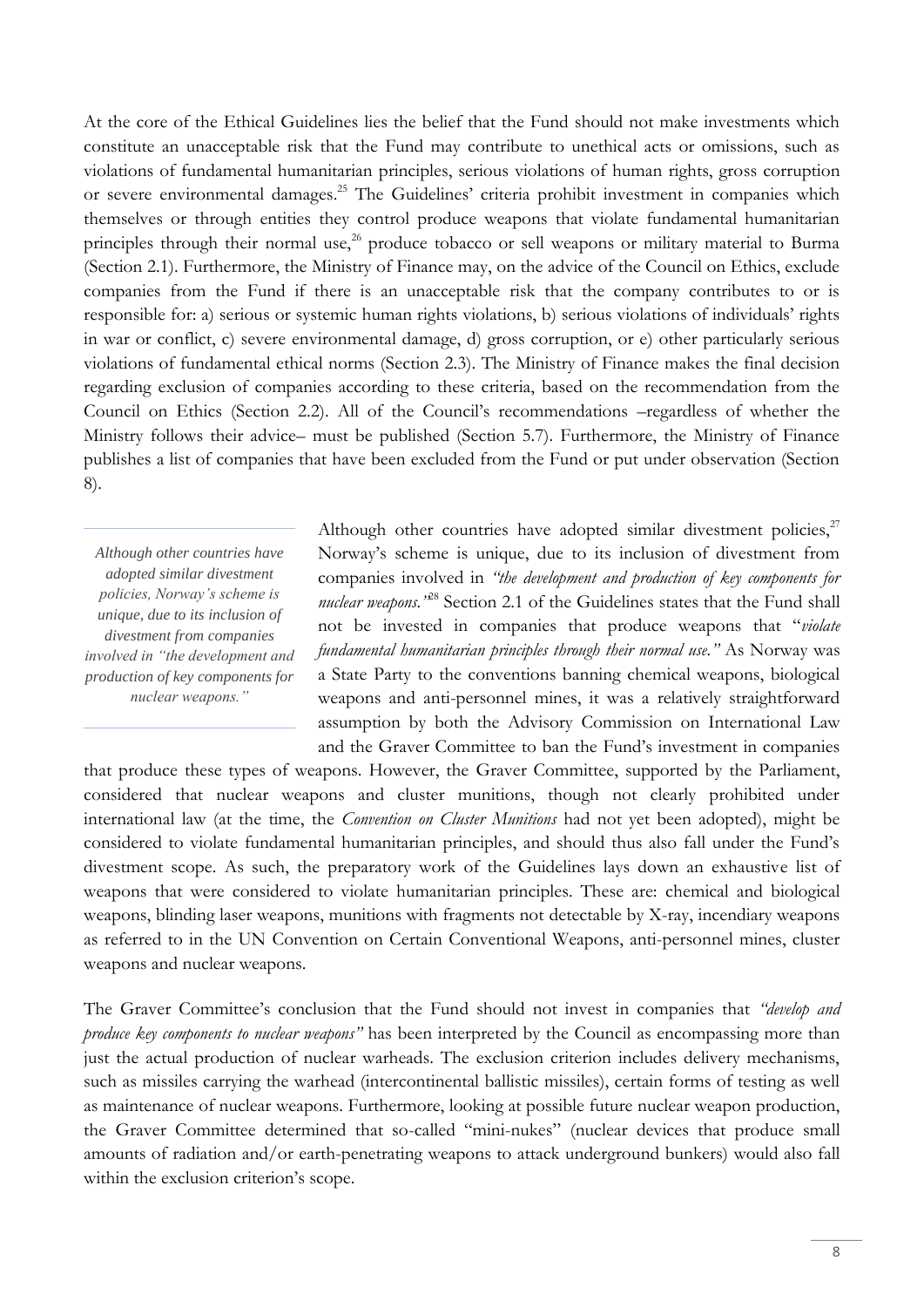In line with this demarcation, since 2005 ten international companies have been excluded from the Fund's portfolio, on the grounds that they were involved in the development and production of key components for nuclear weapons.<sup>29</sup>

The potential effects of ethical guidelines for investment policies, such as those adopted by Norway, should not be underestimated. Norway is the global leader in ethical investment. The Council on Ethics' recommendations and the Ministry of Finance's decisions regarding the ethics of its investments carry enormous influence in the international investment community, often affecting the behaviour of both corporations and investors. Furthermore, public divestment policies and ethical guidelines for public funds can help shape international public opinion by furthering the stigmatization of certain instruments, products and behaviour.

By bringing in cluster munitions and nuclear weapons under the exclusion criterion *"weapons that violate fundamental humanitarian principles,*" even though neither category of arms was banned by an international treaty, the Fund's divestment policy has strengthened the application of International Humanitarian Law to these types of weapons as well as contributed to bringing about a normative shift towards their prohibition. In 2008 concerted efforts by civil society and a group of like-minded governments led to the adoption of the *Convention on Cluster Munitions*. Similar attempts are currently underway with regard to nuclear weapons. Although the effects of divestment policies and ethical guidelines for public investments should not be overstated, such policy action does contribute to building and upholding the prohibition norm. At the least, states should bring their investment schemes in accordance with their international obligations as signatories to disarmament treaties, such as those banning chemical and biological weapons, anti-personnel mines and cluster munitions. Similarly, by divesting from companies manufacturing nuclear weapons, states can demonstrate and honour their commitments to achieving a nuclear weapon-free world.

# **PROPOSED BILL TO ESTABLISH BANGLADESH AS A NUCLEAR-WEAPON-FREE ZONE**

Next to existing legislation that furthers nuclear abolition, initiatives are currently being undertaken by legislators to further nuclear disarmament goals. One particularly noteworthy example is a bill tabled by Saber Chowdhury MP in the Bangladesh Parliament (Jatiya Sangsad) in August 2011.<sup>30</sup> The proposed legislation would establish Bangladesh as a Nuclear-Weapon-Free Zone and prohibits any acts involving the threat, use, development, possession, testing or transfer of nuclear weapons by any persons, or the aiding and abetting of any of these acts. In addition, the bill contains an extraterritoriality clause by prohibiting such acts by any person, *who is a Bangladesh citizen or a person ordinarily resident in Bangladesh, (and who is a servant or agent of the Crown) b*eyond the Nuclear-Weapon-Free Zone.

Interestingly, the Act further specifies as one of its purposes, to promote and encourage an active and effective contribution by Bangladesh to the essential process of the global abolition of nuclear weapons, and the reduction of global military expenditures to help fund the UN Millennium Development Goals and climate change adaptation needs of the most vulnerable countries.

The bill notes that Bangladesh's obligation to pursue such nuclear-free legislation arises from a) Article 26 of the United Nations Charter; b) The Treaty on the Non-proliferation of Nuclear Weapons (1969); c) The Treaty on the Prohibition of the Emplacement of Nuclear Weapons of Mass Destruction on the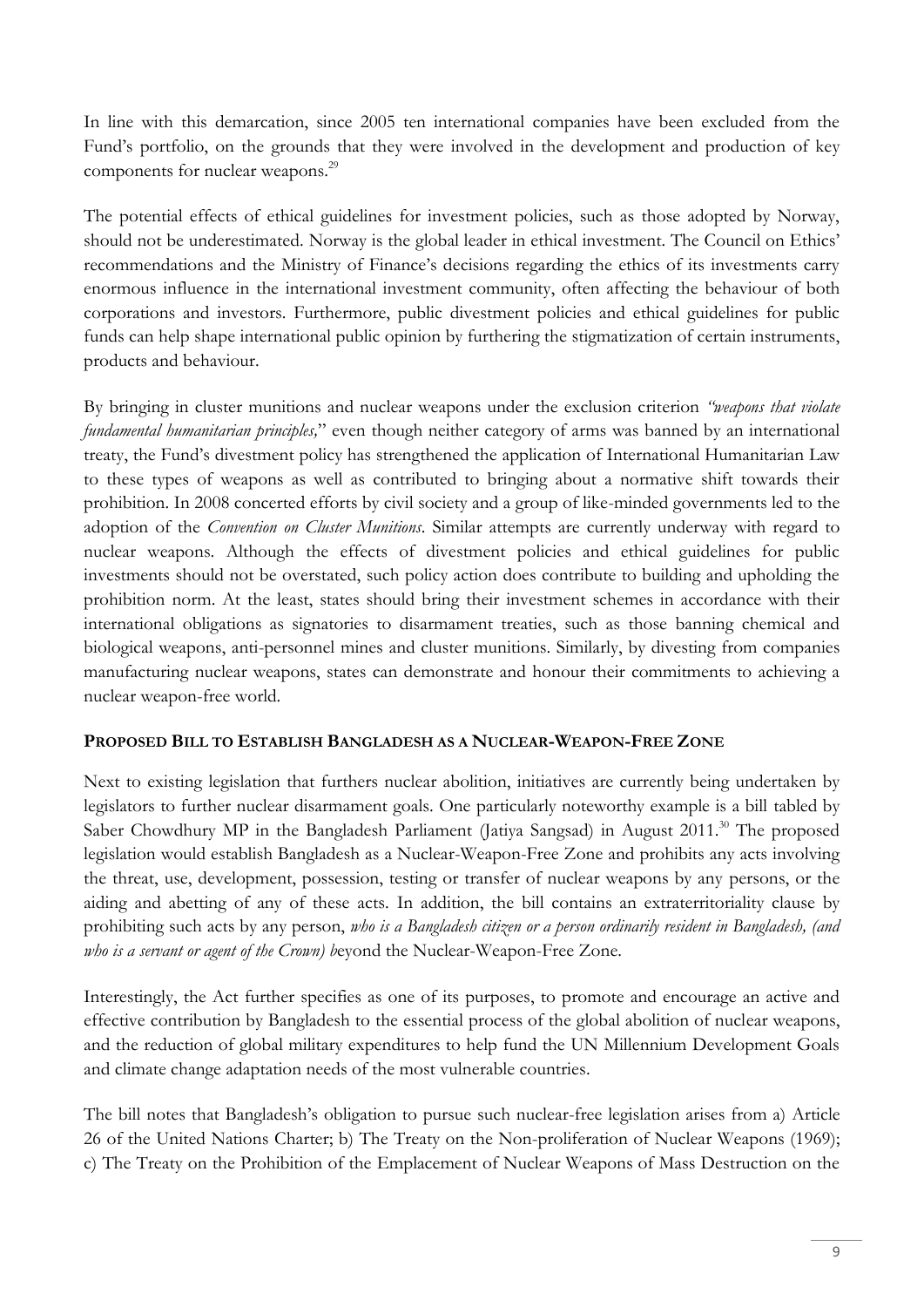Sea-bed and the Ocean floor and in the Subsoil Thereof of 11 February 1971; d) The International Court of Justice Advisory Opinion on the Legality of the Threat or Use of Nuclear Weapons of 8 July 1996; e) The Comprehensive Nuclear Test Ban Treaty (1996); f) United Nations Security Council Resolution 1540 (in conjunction with, and supplemental to, the Chemical Weapons (Prohibition) Act XXXVII of 2006; g) The International Convention on the Suppression of Acts of Nuclear Terrorism of 7 July 2007; h) United Nations Security Council Resolution 1887; i) The resolution adopted by the Bangladesh Parliament on 5 April 2010 supporting the UN Secretary-General's nuclear disarmament plan and especially the proposal for negotiations to conclude a Nuclear Weapons Convention; and j) The Vienna Convention on Civil Liability for Nuclear Damage.



*Saber Chowdhury MP discussing his bill at the Annual Assembly of Parliamentarians for Nuclear Non-Proliferation and Disarmament, 16 October 2011, Bern (l-r: David Coltart MP, Jeremy Corbyn MP, Bill Kidd MSP, Saber Chowdhury MP)*

Furthermore, the bill includes a provision banning the investment of government funds in ventures involved in the manufacture of nuclear weapons or their delivery vehicles. One final innovation in the bill is its provision that violators of the law shall pay compensation for damages, similar to the "polluter pays principle" in environmental law.<sup>31</sup>

The Bangladesh example is a particularly commendable policy-initiative. Its nuclear prohibition provisions are comprehensive and it could act as a catalyst in defusing some of the tensions in the region. As its initiator Saber Chowdhury has noted, the proposed legislation is *"a huge first step and given that South Asian region has two nuclear powers in India and Pakistan, a major development overall."*<sup>32</sup>

## **CONCLUSION**

Achieving the global prohibition and elimination of nuclear weapons will come as the result of a concerted effort, involving a variety of approaches, initiatives, actors, and arenas. The adoption of national legislation to implement the nuclear abolition norm is a highly effective way to advance the nuclear disarmament agenda. As this briefing paper has shown, such policy action can also be crucial to achieving national and regional security objectives. Next to governments, legislatures have key role in pursuing nuclear-free legislation. In this context, the last words should come from the UN High Representative for Disarmament Affairs, Sergio Duarte, who noted, *"Parliaments help to give disarmament not only vision, but also some backbone, muscle, and teeth."***<sup>33</sup>**

*This Briefing Paper was prepared by Rob van Riet, Coordinator of the World Future Council's Disarmament Programme, UK Coordinator for Parliamentarians for Nuclear Non-proliferation and Disarmament, and Director of the Nuclear Abolition Forum. The author would like to thank the Polden-Puckham Charitable Trust for its donation, which has made this research possible.*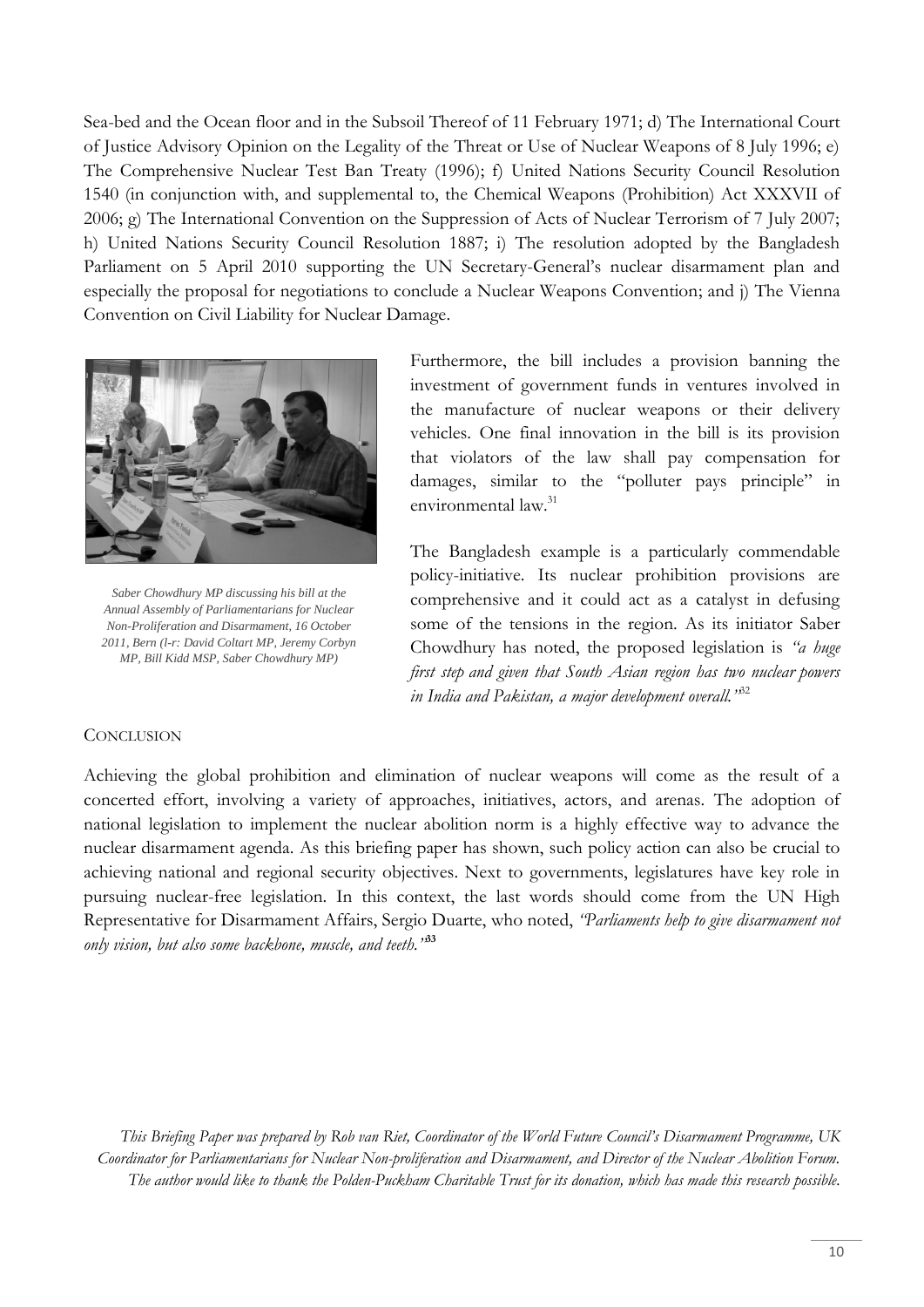# References

**.** 

<sup>4</sup> 2010 Review Conference of the Parties to the Treaty on the Non-Proliferation of Nuclear Weapons, *Final Document*  ("Final Document"), Volume I, UN document NPT/CONF.2010/50, p. 20.

<sup>6</sup> Bringing Democracy and the Rule of Law to Disarmament, Remarks made by Randy Rydell at the Conference 'Humanitarian Law, Human Security: The Emerging Paradigm for Non-Use and Elimination of Nuclear Weapons', Vancouver, Canada, 10 February 2011.

<sup>7</sup> Treaty on the Non-Proliferation of Nuclear Weapons ("NPT"), Article IV, *opened for signature* July 1, 1968. <sup>8</sup> *Legality of the Threat or Use of Nuclear Weapons*, Advisory Opinion of the International Court of Justice ("Nuclear Weapons Advisory Opinion"), July 8, 1996, *ICJ Reports* (1996) 226, Para. 2F, dispositif. [underline added] <sup>9</sup> Final Document, p. 20. [underline added]

<sup>11</sup> Nuclear Weapons Advisory Opinion, Para. 100. [underline added]

<sup>12</sup> *Treaty for the Prohibition of Nuclear Weapons in Latin America and the Caribbean* (Treaty of Tlatelolco) – Adopted in 1967, entered into force in 1968: forbids its signatory nations from use, storage, or transport of nuclear weapons, and created an intergovernmental agency, OPANAL, to ensure that the obligations of the treaty be met; *South Pacific Nuclear Free Zone Treaty* (Treaty of Rarotonga) – Adopted in 1985, entered into force 1986: bans the manufacture, possession, stationing, and testing of any nuclear explosive device in Treaty territories for which the parties are internationally responsible; it also bans the dumping of radioactive waste at sea; *Treaty on the Southeast Asia Nuclear Weapon-Free Zone* (Bangkok Treaty) – Adopted in 1995, entered into force in 1997: it obliges its members not to develop, manufacture or otherwise acquire, possess or have control over nuclear weapons; *Treaty on a Nuclear-Weapon-Free Zone in Central Asia* (Semipalatinsk Treaty) – Adopted in 2006, entered into force in 2009: obliges its members not to manufacture, acquire, test, or possess nuclear weapons; *African Nuclear-Weapon-Free-Zone Treaty* (Pelindaba Treaty) – Adopted in 1996, entered into force in 2009: prohibits the research, development, manufacture, stockpiling, acquisition, testing, possession, control or stationing of nuclear explosive devices in the territory of parties to the Treaty and the dumping of radioactive wastes in the African zone by Treaty parties.

<sup>13</sup> Much of this section is based on: Alyn Ware, New Zealand Nuclear Free Zone, Disarmament, and Arms Control Act, *Berkshire Encyclopedia of Sustainability: Vol. 3: The Law and Politics of Sustainability*, 2010-2011; Kate Dewes, Challenges to New Zealand's Nuclear Free Policy, *Pacific Ecologist*, Issue 5, Autumn/Winter 2003; Robert White, Nuclear Free New Zealand – From Policy to Legislation, Working Paper no. 8, Centre for Peace Studies, April 1998. <sup>14</sup> Article 2 (1), Treaty on the Southeast Asia Nuclear Weapon-Free Zone (Bangkok Treaty); *opened for signature* 15 December 1995; *entered into force* 27 March 1997.

<sup>15</sup> Judge C.G. Weeramantry, Illegality of deployment of nuclear weapons within Nuclear Weapon Free Zones: Principles placed before the New Zealand Select Committee on Foreign Affairs, Defence and Trade, August 2003. <sup>16</sup> US, New Zealand sign strategic deal after nuclear row, *BBC News Asia-Pacific*, 4 November 2010.

<sup>17</sup> Punsalmaagin Ochirbat, Address to the 47<sup>th</sup> UN General Assembly, UN Document A/47/PV.13, 25 September 1992.

<sup>18</sup> Comprehensive study of the question of nuclear-weapon-free zones in all its aspects, *Special report of the Conference of the Committee on Disarmament*, p. 41, UN Document A/10027/Add.1, 30<sup>th</sup> UN General Assembly, 8 October 1975. [underline added]

 $19$  Mongolia's work for international recognition of its nuclear weapon-free status yielded fruit in 1998 with the adoption by the 53rd UN General Assembly of Resolution 53/77 D, entitled "Mongolia's international security and nuclear-weapon-free-status," which stated the international community's unanimous support for Mongolia's efforts to strengthen regional stability and invited UN Member States to cooperate with Mongolia to ensure its international security and nuclear weapon-free status. Since then, every two years the UN General Assembly has adopted the same Resolution (Resolution 55/33 S, Resolution 57/67, Resolution 59/73, Resolution 61/87, Resolution 63/56). <sup>20</sup> This document was circulated at the 55<sup>th</sup> UN General Assembly, as UN Document  $A/55/56 S/2000/160$ .

<sup>21</sup> Each treaty establishing a nuclear-weapon-free zone includes a protocol for the five nuclear-weapon states

recognized under the NPT-China, France, Russia, the United Kingdom, and the United States-to sign and ratify. These protocols, which are legally binding, call upon the nuclear-weapon states to respect the status of the zones

<sup>&</sup>lt;sup>1</sup> John F. Kennedy, Address to the 16<sup>th</sup> UN General Assembly, 25 September 1961.

<sup>&</sup>lt;sup>2</sup> Refers to a state of extremely high launch-readiness of strategic missiles. Dr. Bruce Blair, Former Minuteman ballistic-missile launch-control officer and co-founder of Global Zero, notes: "Both US and Russian intercontinental ballistic missiles remain fueled, targeted, and waiting for a couple of computer signals to fire. They fly the instant they receive these signals, which can be sent with a few keystrokes on a launch console." Hair-Trigger Missiles Risk Catastrophic Terrorism, *Bruce Blair's Nuclear Column*, Center for Defence Information, April 23, 2009.

<sup>3</sup> A World Without Nuclear Weapons: An Interview with Nuclear Threat Initiative Co-Chairman Sam Nunn, *Arms Control Today*, March 2008, p. 6.

<sup>5</sup> Ibid, p. 19.

<sup>&</sup>lt;sup>10</sup> NPT, Article VI.